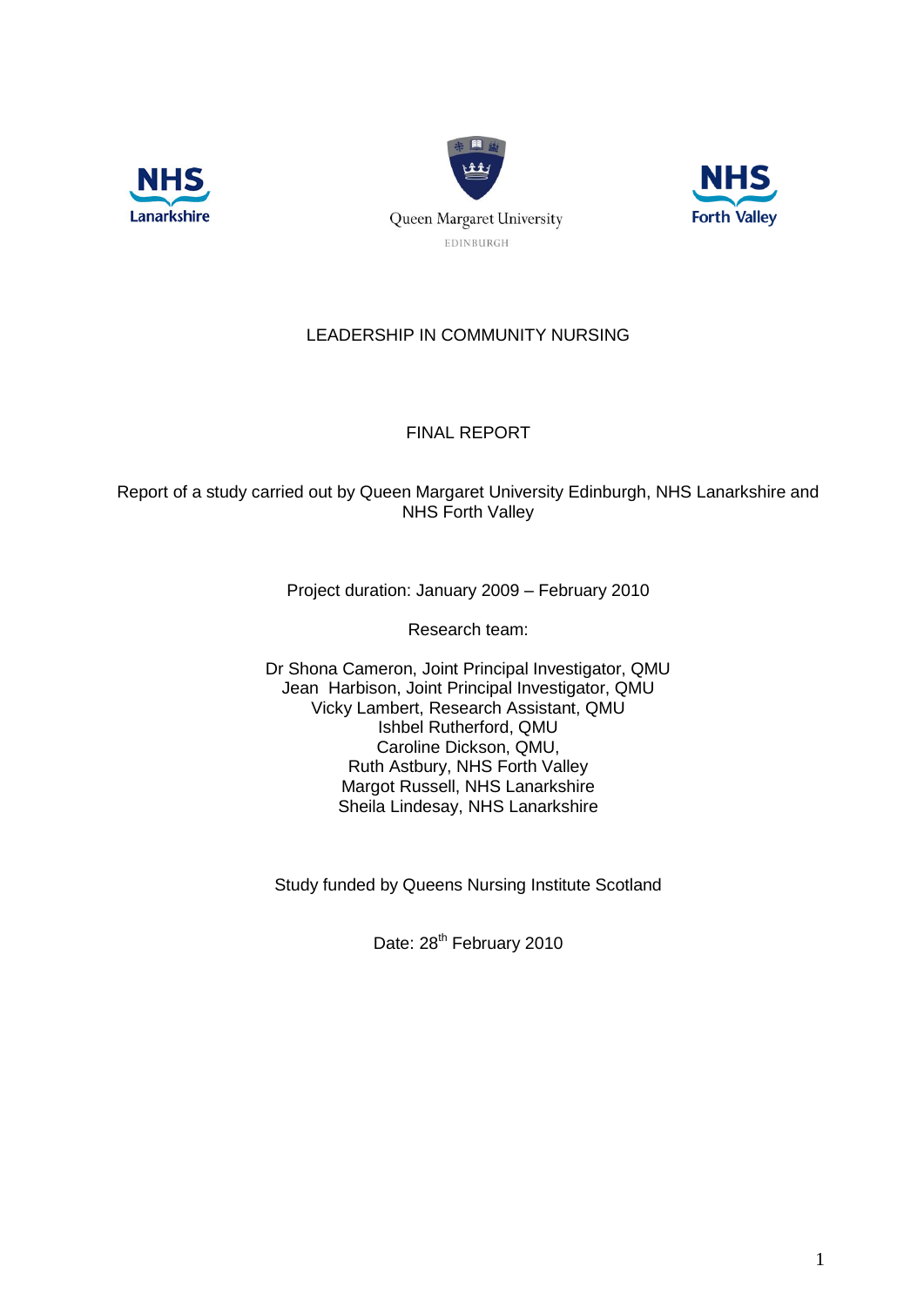# **CONTENTS**

| Background to study                                                                                     | Page 3                     |
|---------------------------------------------------------------------------------------------------------|----------------------------|
| Summary of literature review                                                                            | Page 3                     |
| Aims of study                                                                                           | Page 4                     |
| Research questions                                                                                      | Page 4                     |
| Methodology                                                                                             | Page 4                     |
| Ethical approval<br>Data collection<br>Data analysis                                                    | Page 4<br>Page 4<br>Page 5 |
| <b>FINDINGS</b>                                                                                         | Page 5                     |
| Effect of team structures on perceptions of leadership                                                  | Page 5                     |
| Conceptualising and locating leadership                                                                 | Page 5                     |
| Translating understandings of leadership into practice                                                  | Page 7                     |
| Personalised relationships<br>Nature of visions, goals and aims<br>Outcomes achieved through leadership | Page 7<br>Page 8<br>Page 9 |
| Factors inhibiting exercise of leadership                                                               | Page 10                    |
| Discussion                                                                                              | Page 10                    |
| Conclusions                                                                                             | Page 12                    |
| Limitations of the study                                                                                | Page 12                    |
| Recommendations                                                                                         | Page 12                    |
| References                                                                                              | Page 12                    |
| Acknowledgements                                                                                        | Page 12                    |
|                                                                                                         |                            |

| Appendix 1 | Glossary                   |
|------------|----------------------------|
| Appendix 2 | <b>Dissemination</b>       |
| Appendix 3 | <b>Financial statement</b> |
| Appendix 4 | Steering group membership  |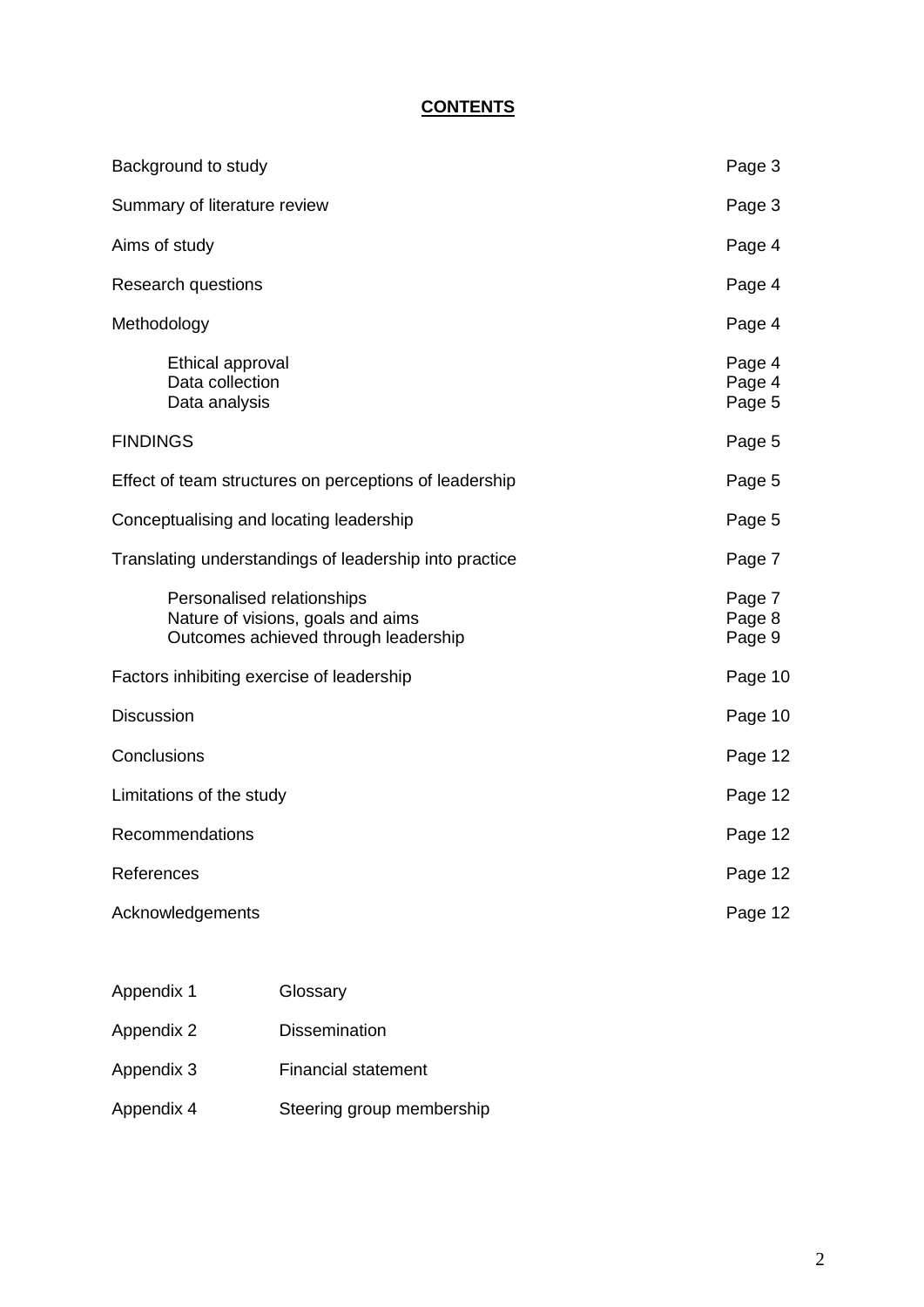# **Background**

In response to national and local agendas, both NHS Lanarkshire and NHS Forth Valley maintain a strong commitment to the development of those in clinical leadership positions. Queen Margaret University programmes in Nursing incorporate leadership as a core element in preparation for practice, and QMU have accredited NHS Lanarkshire's leadership educational programme for several years. This project emerged from that collaboration, from ideas about the nature of leadership and the recognition that few empirical studies exist in nursing in general, and fewer specifically in community nursing.

The two data collection sites were not involved in pilot work of the Review of Nursing in the Community (SEHD 2006) although all staff were working in this context of policy drivers encouraging change (SE 2005a, SE 2005b, Pollock 2007, Kennedy et al 2009, RCN 2009a 2009b).

### **Summary of literature review**

A focused search was undertaken encompassing the period between 1998 – 2009. Key terms were searched in the following databases: EBSCO (including Cinahl), Cochrane, EMBASE, and Medline.

Until recently, the dominant theoretical perspective in nursing literature has been that of transformational leadership, although other models, such as situational leadership (Boumans and Landeweerd, 1993) and congruent leadership (Stanley, 2006) have been proposed for consideration. Transformational leadership has been the model on which many leadership preparation programmes have been designed, and the theoretical framework on which some empirical studies have been based (Bowles and Bowles, 2000). No consensus emerges from the literature on a single theoretical model appropriate to this study of leadership in community nursing. The evidence base for the practice of community nursing is relatively sparse (Kennedy et al 2008), although a significant body of opinion stresses the importance of effective leadership for the future of community nursing in the UK (Smith 2004, Thurtle et al 2006, Tweddell 2007).

No clear consensus emerges from the literature on the nature of this leadership: some writers clearly identify it with management, others make distinctions between clinical leadership and service leadership. A few empirical studies (Antrobus and Kitson, 1999; Cook and Leathard, 2004) focus on identifying necessary leadership styles and qualities and how to develop these. Commonly identified attributes include empowering ability, strategic and reflexive thinking, creativity, respecting, supporting, communicating effectively, approachability, clinical competence and so on. Few researchers specifically address the impact of leadership on practice (Wong and Cummings, 2007).

Two studies (Morton, 1999 and McKenna et al, 2004) relate to community nursing specifically. Morton (1999) identified a link between experience and leadership styles in a small study and generated a set of attributes deemed essential for leaders in community nursing which is similar to other fields i.e. credibility, communicating well, goal setting, supporting and promoting teamwork. McKenna et al (2004) in Ireland demonstrated widespread belief that strong leadership was essential for community nursing to develop however there was no consensus on whether this currently existed. It was also found that community nurses looked to GPs for leadership. In contrast, a study by Stanley (2006) identified that nurses in an acute setting looked for leadership to the person who was perceived to display a high level of clinical expertise and knowledge. The evidence base is therefore both limited and contradictory.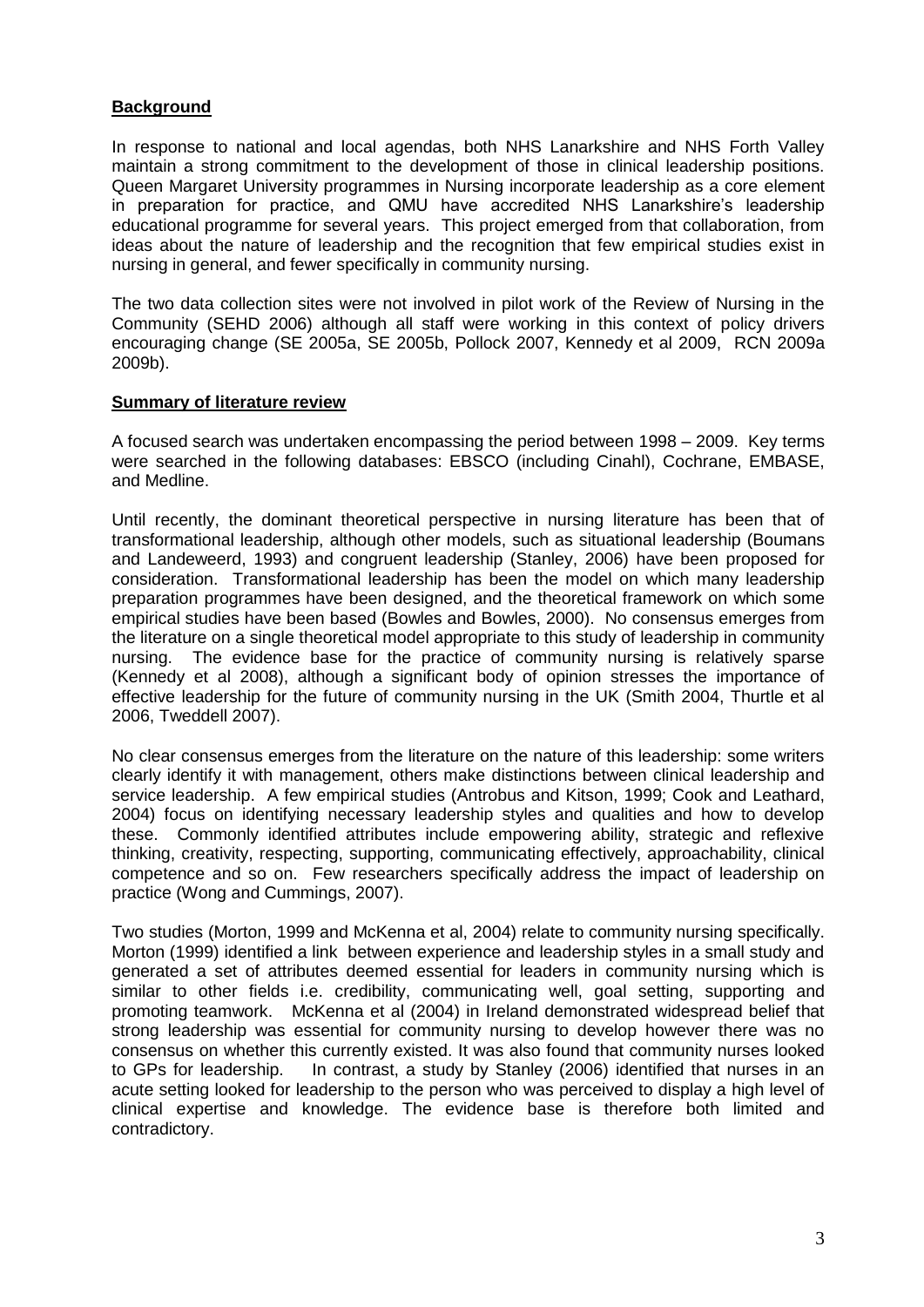# **Aims**

The aims of this project were to understand how leadership is perceived within community nursing teams, and to explore how these perceptions are translated into the working practices of Band 6 and 7 community nurses.

# **Research questions**

How do community nurses understand and interpret the concept of leadership? How do they perceive themselves as leaders? What practices and behaviours do they associate with leadership? How do they translate these understandings, perceptions, practices and behaviours into practice; specifically in working within teams? What preparation is required for the exercise of leadership within teams?

# **Methodology**

An exploratory descriptive qualitative study was undertaken. A case study approach using individual interviews and focus groups was selected in preference to a questionnaire for data collection. An expert steering group (see Appendix 4) was convened and met regularly to support the team in maintaining direction and focus of the work.

Two teams were identified within each of two Health Board areas, one with a public health remit and one providing care for people with long term conditions. Within each of the four case studies, data was collected from primary respondents Band 6 and 7 community nurses (see Appendix 1) and other respondents – healthcare support workers, community staff nurses, and managers.

# **Ethical approval**

Ethical approval was obtained from Queen Margaret University and conducted within the terms of NHS Forth Valley & NHS Lanarkshire research governance processes. Informed consent was obtained from all participants. All data remained confidential throughout the project and were anonymised throughout.

# **Data Collection**

Individual semi-structured interviews were conducted with Band 6 and 7 nurses, and nurse managers. All interviews were recorded and transcribed. Table 1 gives an overview of data collected. (B=Band):

| <b>AREA A</b>                    |                                |                             |                                             |  |  |
|----------------------------------|--------------------------------|-----------------------------|---------------------------------------------|--|--|
| PUBLIC HEALTH                    |                                | <b>LONG-TERM CONDITIONS</b> |                                             |  |  |
| <b>Interviews</b>                | $1 \times B6/7$                | Interviews                  | 1xB7                                        |  |  |
|                                  |                                |                             | $4 \times B6$                               |  |  |
| <b>Focus Groups</b>              | $1 \times B2$ (2 participants) | <b>Focus Groups</b>         | $2\times B2$<br>&<br>(11)<br>B <sub>5</sub> |  |  |
|                                  | 1×B5 (7 participants)          |                             | participants)                               |  |  |
| Manager interview: 1             |                                |                             |                                             |  |  |
| <b>AREAB</b>                     |                                |                             |                                             |  |  |
| PUBLIC HEALTH                    |                                | <b>LONG-TERM CONDITIONS</b> |                                             |  |  |
| <b>Interviews</b>                | $1 \times B7$                  | <b>Interviews</b>           | 3xB7                                        |  |  |
|                                  | $5 \times B6$                  |                             | $2\times$ B6                                |  |  |
| Focus Group                      | $1 \times B5$ (7 participants) | <b>Focus Groups</b>         | $1 \times B5$ (8 participants)              |  |  |
| Manager interview: 1             |                                |                             |                                             |  |  |
| Total number of participants: 54 |                                |                             |                                             |  |  |

Table 1: Data Collection Overview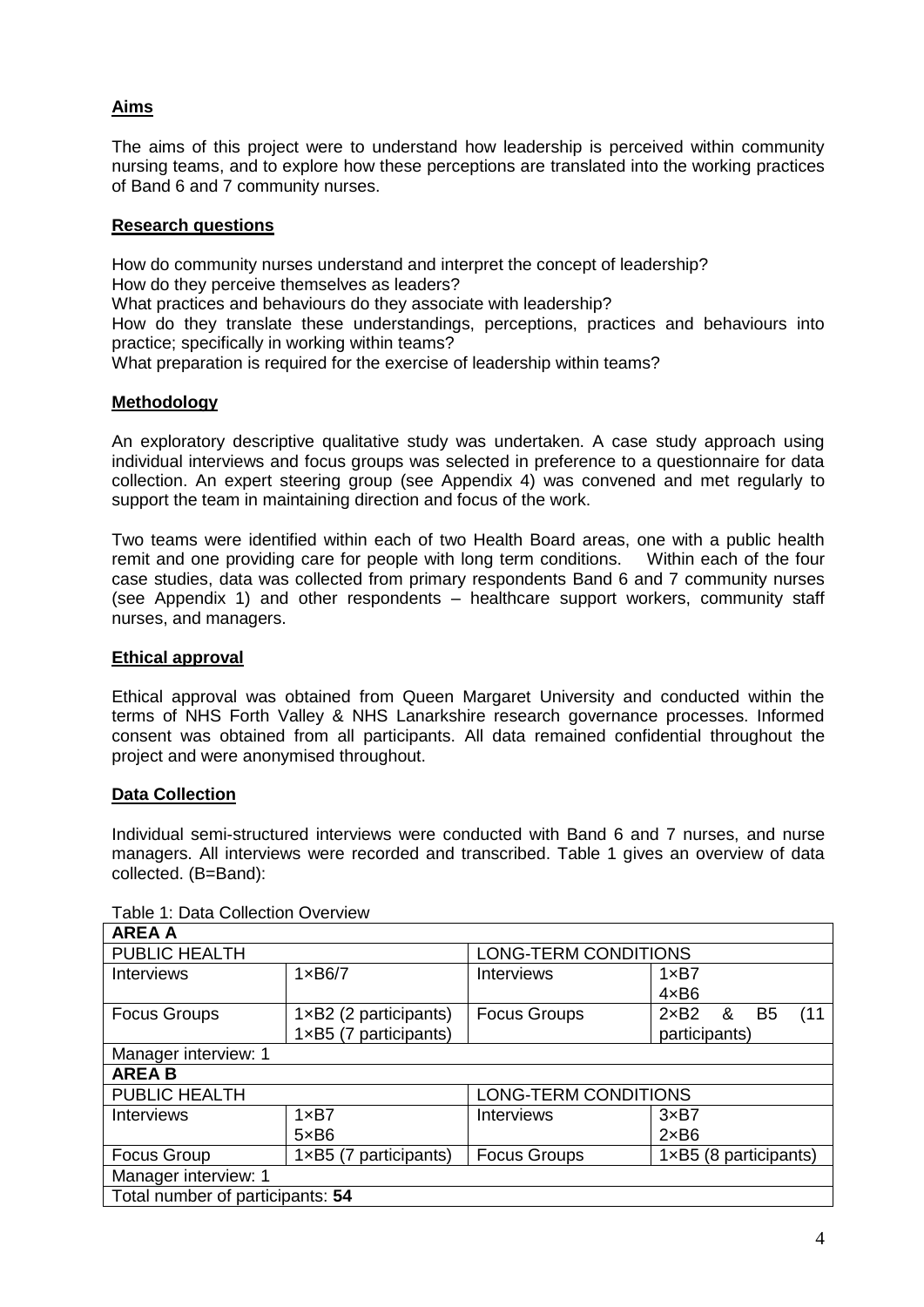# **Data Analysis**

Data were subjected to framework analysis, a method developed for applied policy research, which allows funders' questions to be directly addressed while allowing for the emergence of unanticipated themes (Ritchie and Spencer 1994). Data were therefore analysed in terms of 'a priori' questions, emergent issues and overarching themes.

# **Findings**

### **Effects of team structures on perceptions of leadership**

Team structure, i.e. size, range of grades and experience, and team relationships all affected perceptions of leadership. Organisational structure was perceived as complex and confusing, and a lack of consistency across teams could make a negative impact on communication.

From the perception of Bands  $2 - 5$ , there could be unclear lines of authority, with some unsure of the scope of their autonomy - '*am I allowed to do that?' -* and the differences in roles of Band 6's and above.

'*the big team…I think there's more than one leader*'*(Band 2)* 

The size of team made an impact but this was complex: nominally some of the case teams were bigger than others, however these teams tended to work in smaller sub-units, with close links between these, thus contributing to lack of clarity about who constitutes the team. Larger teams had a wider range of different bands and roles, with consequent opportunities for leadership.

### **Conceptualising and locating leadership**

Nurses recognised a distinction between leadership and management in the abstract. However in discussing practice, they demonstrated a general tendency to see leadership as broadly synonymous with management, for example citing the direction of activity as a leadership function.

*'We sit every morning and we'll say what have you, what have you, right, we'll take that back. You're going to G and that's quite a distance and I'll take that.' (Band 6)* 

This perception is less prevalent in Band 7s, who articulated a clear distinction in practice, with a tendency for these nurses to perceive leadership in transformational rather than transactional terms.

'*leadership is about modelling behaviours, enabling others, inspiring people, taking people with you' (Band 7)*

The blurring of these two concepts is reflected in views on locus of leadership: some nurses saw leadership as invested in the individual formally leading the team, others saw leadership as exercising behaviours which any team member could display. Some individuals adopted either perspective, depending on the context of the discussion. Some Band 2 staff identified an area of practice where they had considerable autonomy, organising and planning core work apparently with little supervision. Behaviours associated with leadership were evident here, for example efficient organisation of services.

*'we really do our own thing, we're doing a lot out there on our own and not just…….' (Band 2)*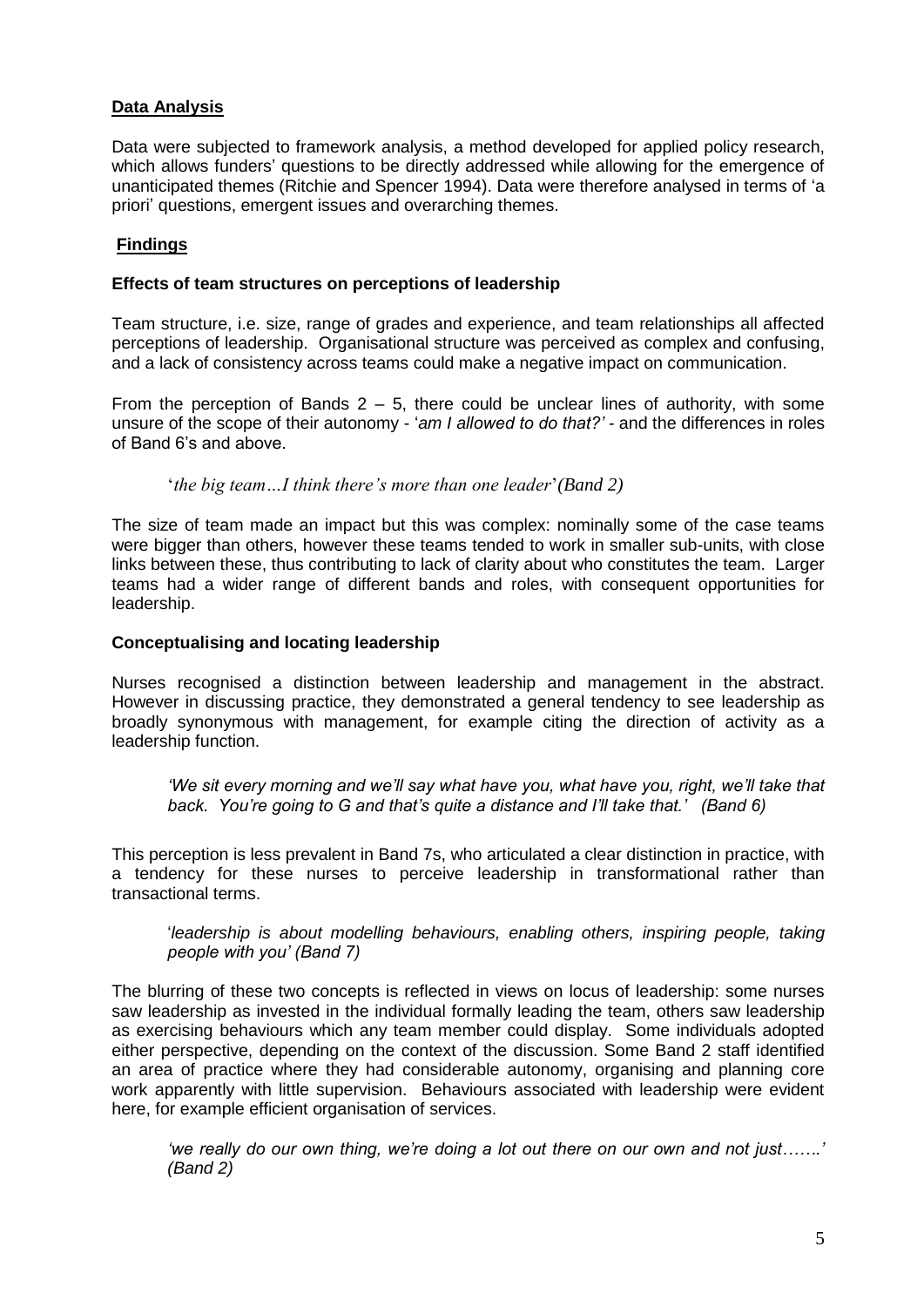Some Band 5 nurses perceived that everyone in the team had leadership skills and demonstrated these daily. Examples cited related to the supervision of Band 2 staff, but also included sharing expertise with those in Band 6 positions. Other Band 5 nurses however although demonstrating examples of leadership behaviours and skills, did not see themselves as exercising leadership. Band 6 staff, while regarding themselves as leaders, also clearly recognised the capacity for leadership at all levels of the team, as did nurse managers.

Experience was seen as more important than grade. An example of this was a perception that a nurse with a lower band with more experience was more qualified to be a leader than a band 6 with little experience. Despite this, some examples of hierarchical working were offered, such as Band 5's accorded more respect than band 3's, and Band 5's feeling they were not expected to 'take charge' over higher grades.

Some nurses clearly saw leadership as an integral part of their role, while others perceived it as an 'add-on function'. This latter perception appeared more closely linked with Band 6 staff.

### *'We probably do our leadership outwith when we really should, because we're so conscious of the fact that we're busy and we need to be hands on' (Band 6).*

A clear difference in the conceptualising of 'leadership' emerged between the perceptions of Band 7 staff and those in other grades. The leadership practices and behaviours identified and valued by band 2, 5 and 6 nurses could largely be grouped into efficient management, ensuring practice standards, and 'looking after staff'. The single most dominant identified behaviour associated with concepts of leadership was supporting team members, with frequent mentions of being listened to and supported.

*'giving you praise as well, the encouragement…' (Band 5)*

*'…the person who's leading me where she is very nurturing, if you like, and very how can we improve this and what can we do about this……. Never is the finger lifted' (Band 7)*

Within this third category, the necessity for 'respect' was seen as significant, and this appeared to translate into recognising staff achievement, involving and communicating with staff, and enabling and empowering them. 'People skills' were viewed as particularly important in leaders by nurses in Band 5 and 6.

*'I think if you're not trustworthy or approachable then you're certainly not going to be a good team leader, I think that's fundamental. That to be a leader in any way you need to be trustworthy and approachable' (Band 6)*

Band 7 staff placed much less emphasis on these behaviours. Service development, ensuring best practice, demonstrating drive and motivation, forward thinking, flexibility and reflexivity were all practices and behaviours they associated with leadership.

*It's adapting your behaviour to different environments and situations' (Band 7)* 

*'Went home and thought about what I could have done differently' (Band 7)* 

Although technical or clinical knowledge was cited - '*knowing the work'* - this was not a particularly dominant attribute, evinced largely by Band 6 nurses.

Other leadership practices identified were 'knowing the work' and 'communicating', with the latter being used in the sense of transmitting information necessary for work to proceed. Band Seven staff saw this as both 'upward' and 'downward' transmission, informing teams of policy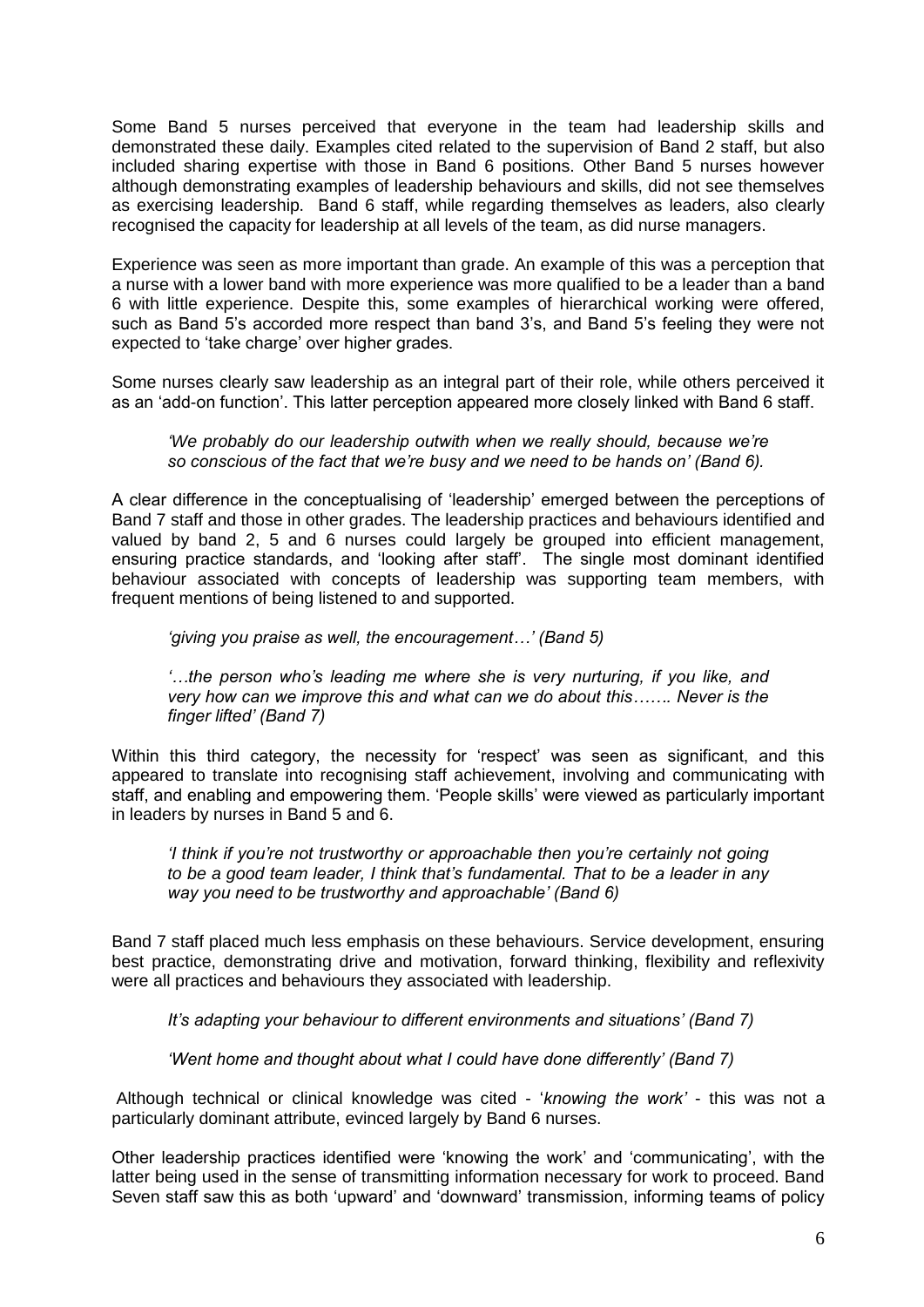directives, and informing management of activities of the team. Band 5 and Band 6 nurses tended to focus on the 'downward' channelling of information.

## **Translating understandings of leadership into practice and behaviours**

### *Personalised relationships*

The nature of relationships between team members was identified as highly significant to leadership. A significant emphasis was placed on the necessity for leaders to establish strong personal relationships. This was apparent across Bands, including nurse managers, but was less prevalent in the perceptions of Band 7 staff. Personal relationships were seen to facilitate effective working relationships and provide essential support. Without these, the team would not be 'a happy team'.

*'We're not just colleagues, we're friends' (Band 6).* 

*'I think just people understanding each other, having a good laugh in the office can relieve stress. Socialising, having a social aspect to it, sitting down together for lunch is another huge thing that I think breaks down barriers. Even just getting out of the office for that half hour and all sitting together, not talking about work, but having a laugh together. And you build up the relationships and you know each other's family and you can talk about different things. And then if you are stressed about anything that's nothing to do with work, you can bring that to someone within the team.' (Band 6)* 

There were differing views on how far these relationships should develop, and costs were acknowledged by some Band 6 staff pointing out the difficulty that the culture of support and nurturing posed for the effective management of workload.

*'If you're quite friendly with people at the same grade, or even lower and you have to delegate work, it can cause a bit of friction'. (Band 6)* 

*'she was very much shielded ………. and supporting her to the level we did, we actually didn't do her any favours, because in fact, it took us years and years to reverse that again ……….. That was hard, and that's because there was friendships there before it.' (Band 6)* 

The nature of the relationships suggested the teams operated as a quasi-family. Colleagues were referred to as 'the girls', and there was a strong emphasis on supporting each other through both professional and personal difficulties. A good leader was seen as one who offered a sheltering, nurturing and protective environment.

*'This team, I don't think it's a team, it's more a family, and we do all work very' well together' (Band 5)* 

This ethos of nurture and protection was explicitly likened to maternal behaviour by respondents, suggesting that leaders of staff need skills similar to parents of children – bringing out latent abilities, encouraging, and 'letting go'. The importance of the maternal nurturing role was apparent across all grade bandings and teams to a greater or lesser extent: in some teams this was a very strong clearly articulated ethos.

*'You're nurturing your team, the way I would nurture a family, and you know that you're brining the best out in them, and you're slightly changing it and you're protecting them, and you're making sure that they're developed, nurtured, safe…'. (Band 6)*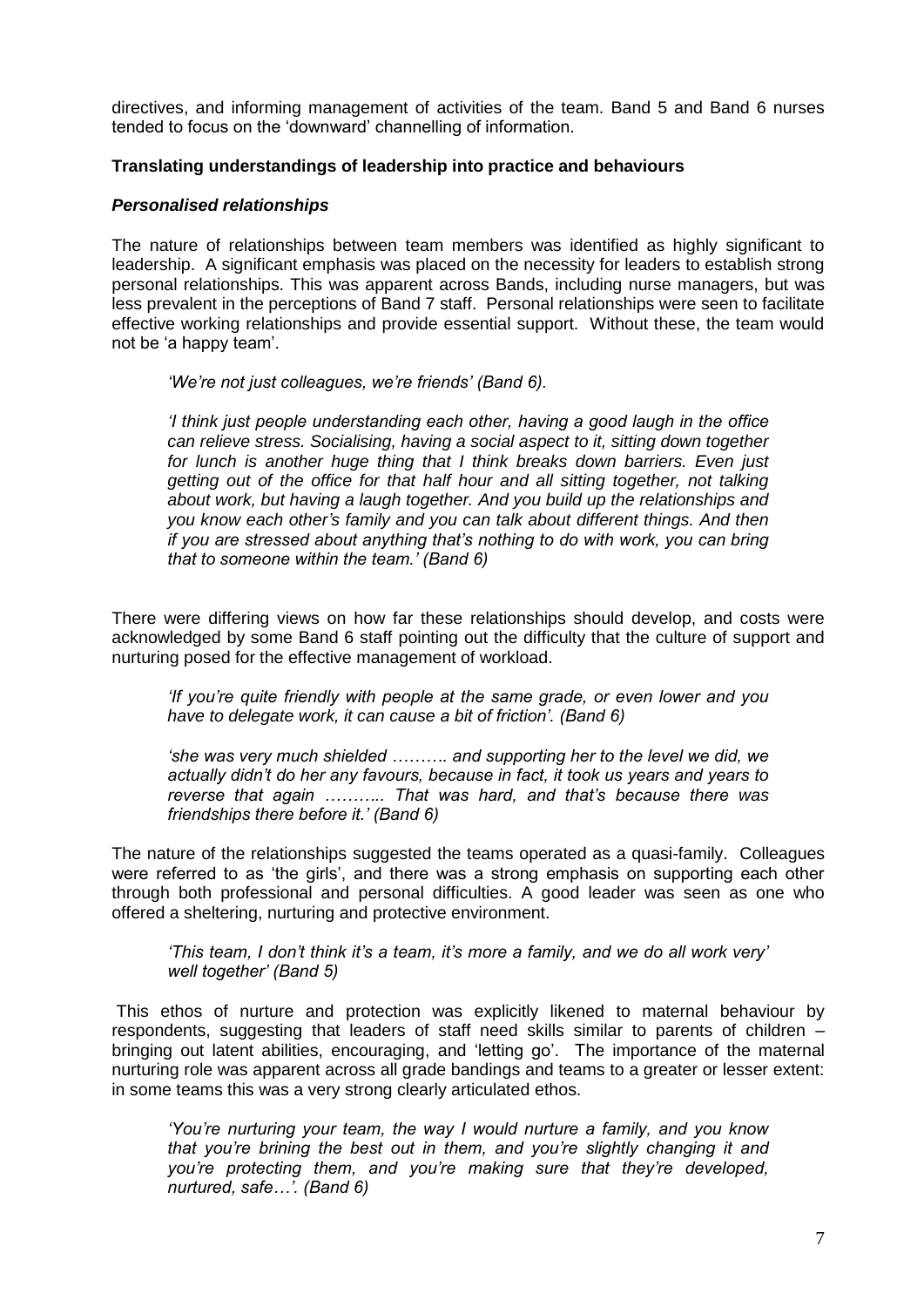Band 7 staff tended not to express themselves in these terms, talking instead of promoting autonomy and self confidence in staff by 'leading from behind':

*'within a few minutes I knew that I don't need to take a lead here…it's knowing what level you need to interact with others and give direction' (Band 7).*

### *Nature of visions, goals and aims of leaders*

There were significant differences with regard to the goals and aims identified. In general, Band 7s appeared to adopt a strategic, 'big picture' approach to their leadership, in contrast to staff at Band 5 and 6, who adopted a localised, more pragmatic approach. This might perhaps be expected, given the difference in role remits. Although the importance of patient care was apparent at all levels, Band 7s appeared, perhaps surprisingly, to be more directly focussed on a primary goal of high standards of patient care.

*'I think it has a huge impact because it filters down through. Ultimately that is your end result is how the service is provided and what your patients or clients think of the service and what service that they're getting. So quite often when I think is that service being provided I think of myself as a client and look at it, who's providing the service for me, what are they doing, and health visiting. So if I've just had a baby what service would I be getting in this locality? I can quite easily then see the good bits, the bits where there's room for improvement, and the gaps that definitely need to be filled. So it's quite often going to the client, putting yourself in the client's shoes, quite often informs you of where the service should be provided' (Band 7)*

One Band 7 nurse cited patient feedback as a factor in driving her actions, and appeared to use 'knowing the patients' as a key requisite for her planning. Although staff in other grade bands did identify client-related goals when asked directly, their expressed goals and aims were primarily focused on the individual and the team. Goals and aims expressed were either internally or externally focused. Internally focused goals related to maintaining the health of the team per se and these were expressed largely by Band 6's.

*'I think the primary goals for any team is just to be a successful team. Just to be a successful team and provide the best quality care that you can give to your clients. A happy team!' (Band 6)*

*'I think just to be able to all work together and be happy at work, and feel that if anybody needs to talk about anything I'm there, you know, and we have quite a happy relationship at the moment (Band 6)*

Externally focused goals related to policy drivers and meeting patients' needs were largely identified by Band 7 nurses.

*'It was time to look and see how we can change the service to meet patient need, 'cause patient need was changing' (Band 7)*

A few nurses expressed goals related to advancing the profession by raising the profile of community nursing. An exception to this general polarisation of goal perception is that those nurses of all grades who were involved in child protection saw keeping children safe as an important goal.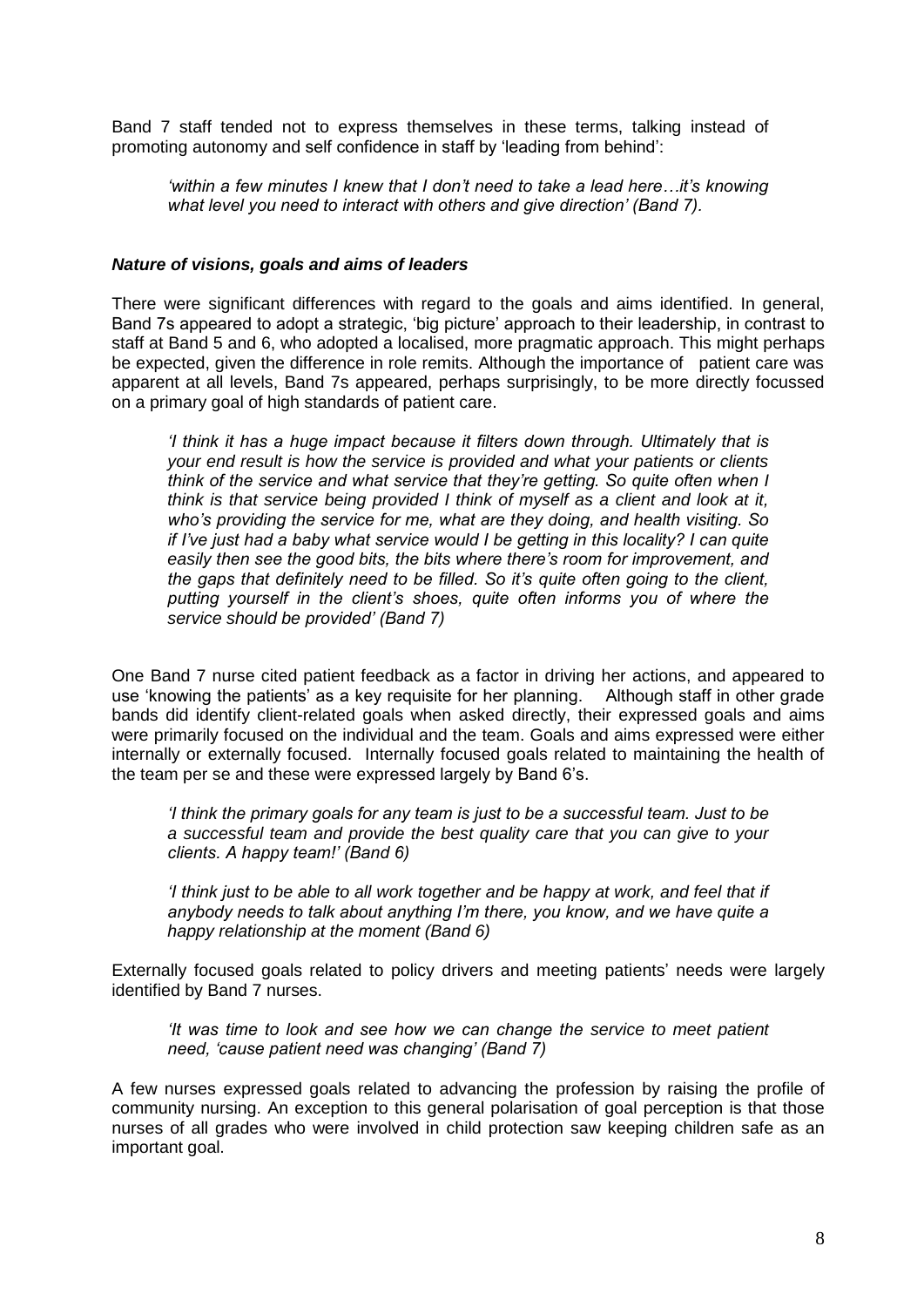# *Achieved outcomes of leadership*

Outcomes identified as achieved by virtue of good leadership were largely individual and team- related, rather than patient focused. Such examples included low absence and attrition, improvements in skill-mix, and improvements in team morale.

*'And our sickness here is almost zero because everybody's happy to come here…they're needing to look at the areas where sickness is almost zero. Why? Because it's effective team working with good leadership' (Band 6)*

*'If everybody's happy at work I think a better job is done, and the patients feel happier' (Band 5)*

Band 7s tended to see successful outcomes in terms of workforce development, such as added skills, a 'contented' team, improved self esteem, developing confidence and initiative, and staff empowerment.

Respondents in the main found it difficult to articulate the relationship between leadership and patient care, although they thought there would be an impact. Staff made a link between the internally focused preoccupations above and patient outcomes, by suggesting that 'cared for' staff would give good care, although respondents found it difficult to articulate why this was the case.

*'I think if you're happy in the team, or the area where you work there's a knockon effect on the patient anyway. Don't get me wrong, you go in, you're to do your task, the patient should be first and foremost anyway. But I think if you're happy within your team and the people you work with, it does have a knock-on effect to the patient because you know you can come back and say 'listen, I'm not too happy there, go and just come back out with me, there's just a few niggles I've got…' (Band 6)*

*'I think it impacts on patient care in a positive way in our team because we're pushed to go on training, we're pushed to learn…we're bringing families to peer support' (Band 6)*

One nurse manager pointed out that a high staff turnover had a potential negative impact on therapeutic relationships with clients and families, and that the lower turnover in 'happy' teams therefore had a direct benefit.

Although staff found it difficult to identify specific outcomes of good leadership it was evident from the data that achievements such as meeting targets e.g. HPV vaccination, clearing waiting lists by changing how clinics were managed, and addressing client needs, could be attributed to team members exercising leadership in their roles.

*'It's good to see getting healed up, because it's not often you do……and your four layer bandaging and your different sort of techniques, you can see a great difference in the change of people's lives…we're now teaching all the other areas to do these clinics, because ours was the kind of first up and running in area B' (Band 6)*

# **Factors inhibiting the exercise of leadership**

The majority of these were identified by the Band 6s and 7s. The most frequently cited factors were related to time and resources, e.g. staff shortages and lack of IT support.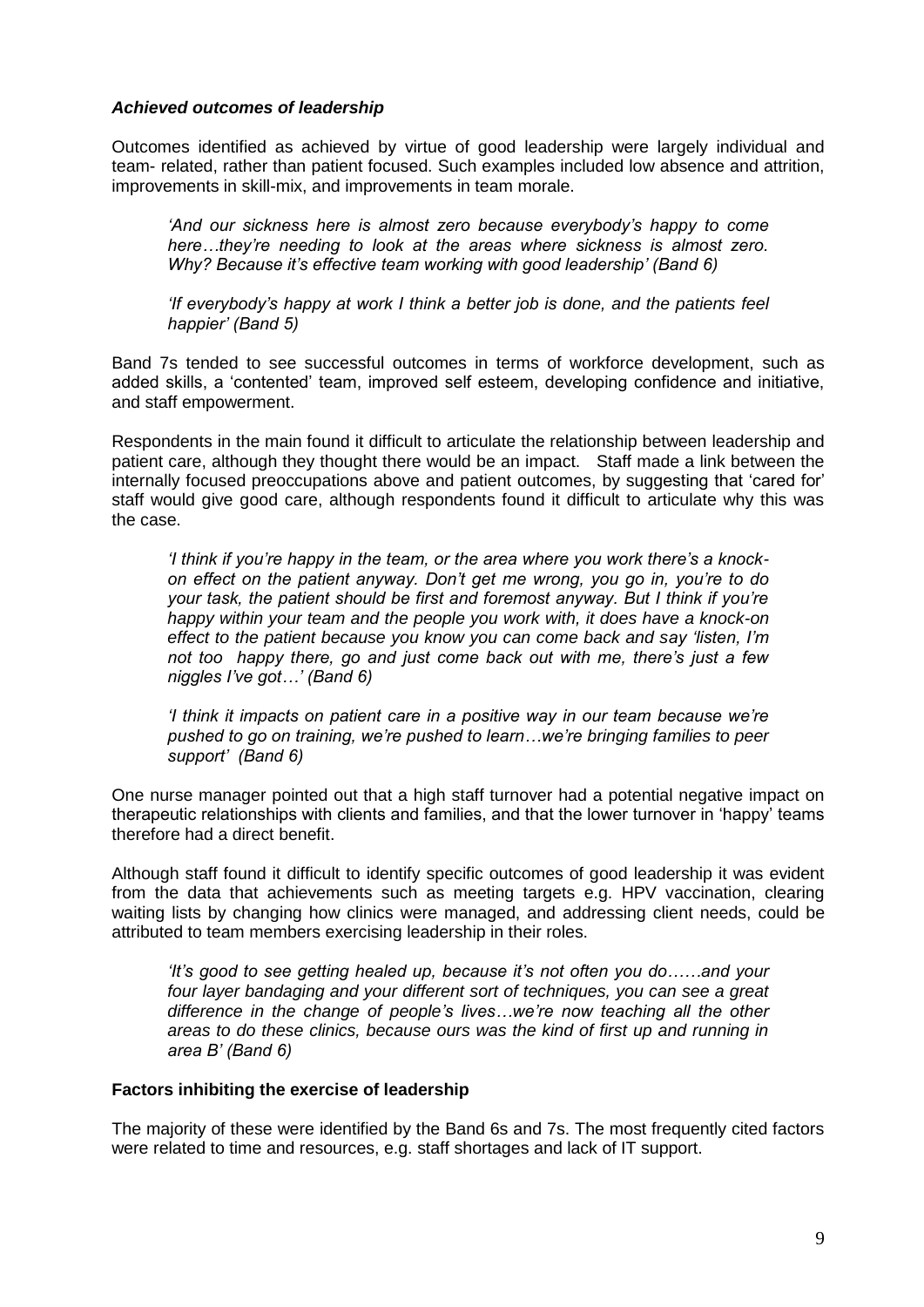*'Pressures of work and that you're so busy, you're running about trying to just make ends meet service-wise that you don't take time to look at what's been done, how it's been done and maybe even realise that something could be done better' (Band 6)*

Caseload pressure was cited frequently, and appeared to be a key factor in nurses perceiving leadership as an 'add-on' part of their role. Caseload was problematic not only due to volume, but due to increasing complexity and lack of visibility.

*'you know the demands of the role and community nursing is changing so dramatically that we are expected to do more and more and more; early discharges from hospital, palliative care increasing etc…dynamic things at home and yet your staff doesn't go up, your staffing levels stay the same, you just absorb this like a sponge and also as well the Agenda for Change. We get more holidays, that is a nightmare' (Band 7)*

Despite their apparent autonomy, Band 5's identified a lack of opportunity to develop as leaders in terms of accessing education.

*'I think that's probably the biggest fault that's wrong in community is the fact that you cannot become a Band 6 without going and doing another course, so there's lots of really good staff nurses there, and the way area B works financially, lots of people can't afford to go and do the course, so there's no promotion, you stay as a staff nurse, so you will have all these great attributes that you can't actually progress' (Band 5)*

On the other hand, Band 6's expressed difficulty in encouraging staff, especially part time staff, to undertake training, and returned to the theme of personal relationships, on this occasion identifying these as potential barriers.

*'No matter how good your leadership is, if they don't like you, or whatever, then that could be a big barrier, they won't carry out your instructions or your help' (Band 6)* 

Other constraints viewed as barriers to leadership were 'top-down' decision making and policy changes, leading to reduced autonomy.

#### . **Discussion**

This exploration of leadership practices in community nursing has produced some thoughtprovoking results. The first of these was **the influence of grade banding on perceptions and practices.** The study was designed on the assumption that perceptions and practices related to leadership might vary depending on the local context, the nature of the team, and the nature of clinical practice, and that it might be possible to set out clear differences between the 4 cases. However it became very clear that differences in perceptions and practices were significantly more related to individual grade banding across the teams than to any of these, despite the fact that teams varied considerably in size, structure and nature of locality. There were more commonalities between grade bands across teams, than within teams. This does make sense as broadly speaking grade banding reflects role description. However it was not the case that there was a simple division between Band 7 staff as leaders and all other bands as followers. It was evident that staff in other bands were working autonomously and demonstrating leadership.

Virtually all writers on leadership claim that the purpose of leadership is to achieve goals in order to realise a vision (Cain, 2005; Morton, 1999). The team anticipated that a clear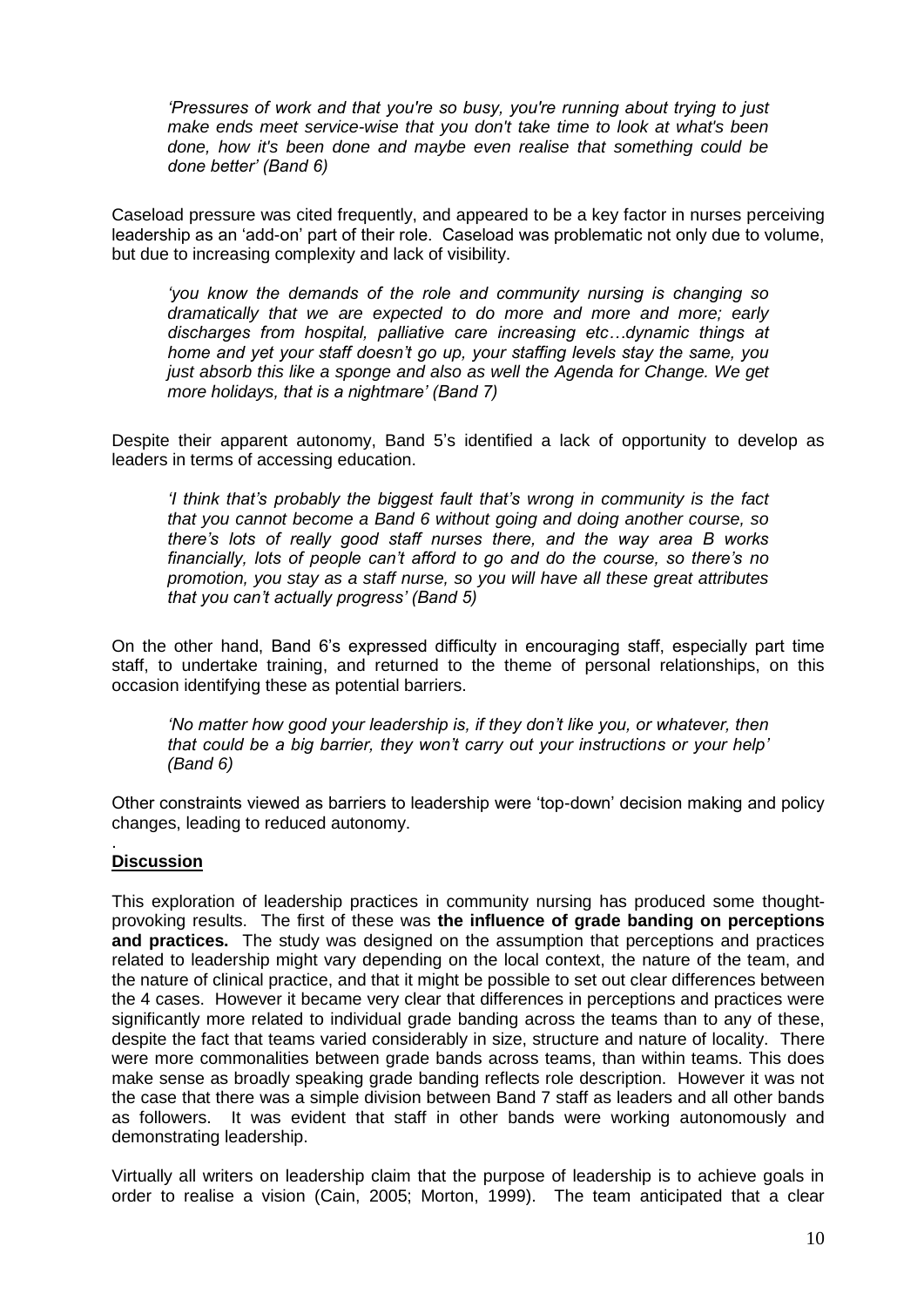expressed primary goal for community nursing teams would be client or family welfare. Although this was expressed, it did not appear to be significant, and was phrased in service terms e.g. 'to meet service gaps', rather than in individual welfare terms. A clear exception here however, was those nurses involved in child protection work. Many nurses expressed one of their goals as 'having a happy team'. When asked to identify how that impacted on delivery of services to users, they had considerable difficulty articulating this, indicating that this was self evident. One nurse manager however identified how increased staff turnover and loss of staff impacted on the development of therapeutic relationships with families, and could set progress back considerably. Band 7 staff, despite having less client contact, talked about 'putting themselves in the patient's shoes', while Band 2 and 5 staff did not. It may be that this is a goal which is so highly internalised it is assumed to be self evident to outsiders. This may explain the following observation:

*What's the primary goals? I don't know………….The primary goals? Our primary goal is to provide nursing to clients patients with… house bound patients with long term illnesses or acute episodes of treatable illnesses that we can deal with to prevent hospital admissions using expert clinical knowledge and up-to-date practices. I don't know, what the aim of the team is [laughs]. Yeah, we aim to provide a high standard of nursing to patients in the home. (Band 6)*

One nurse manager offered as an explanation for these differences that Band 7's were focused on strategic objectives, and Band 6's their case loads. Another manager felt that this could be due to the Band 7's failing to develop the Band 6's. However neither of these explains why Band 7s' articulation of primary goals is patient rather than team focused. Overall therefore, with the exception of Band 7 staff, these teams primarily **expressed visions and goals focused on the team, rather than on the service or client groups**, while acknowledging the impact their activities had on service users.

Possibly the most intriguing and unexpected finding was the identification across all teams of behaviours associated with leadership which could be characterised in terms of family dynamics – **the team as quasi-family.** This was especially marked in Bands 2, 5 and 6, and less so in Band 7. Band 7 nurses placed less importance on family/relationships, perhaps because theirs is an overarching role across different teams, whereas the Band 6 staff are more intimately involved in smaller units.

Nurses expressed very clear needs to be acknowledged, respected and valued. These needs have been demonstrated in other studies of leadership, but far less common is the finding that staff clearly indicated a need to be cared for, nurtured, and supported, and those who provided them with this were regarded as good leaders. These findings are in contrast to Stanley's study of acute nurses (2006) where the nurses emerging as leaders were those who displayed clinical knowledge and competence. Although these community nurses identified these factors as important ('knowing the work'), they placed far more emphasis on the psychological health of the team. There was widespread acknowledgement that 'a happy team' was a legitimate and significant goal. Several respondents explicitly likened the leader/team relationship to that of the mother/child relationship, and gave examples of listening, encouraging and supporting, and creating conditions for independence. Elements of this were demonstrated in the personalisation of relationships, with individuals remembering birthdays, managing workloads to protect staff with difficulties in their personal life, and contacting each other about work outside of working hours. The metaphor of the team as family and leader as parent as far as we can determine has not been identified in previous literature. Interestingly, only one respondent, a nurse manager, extended the 'family' to include the patient.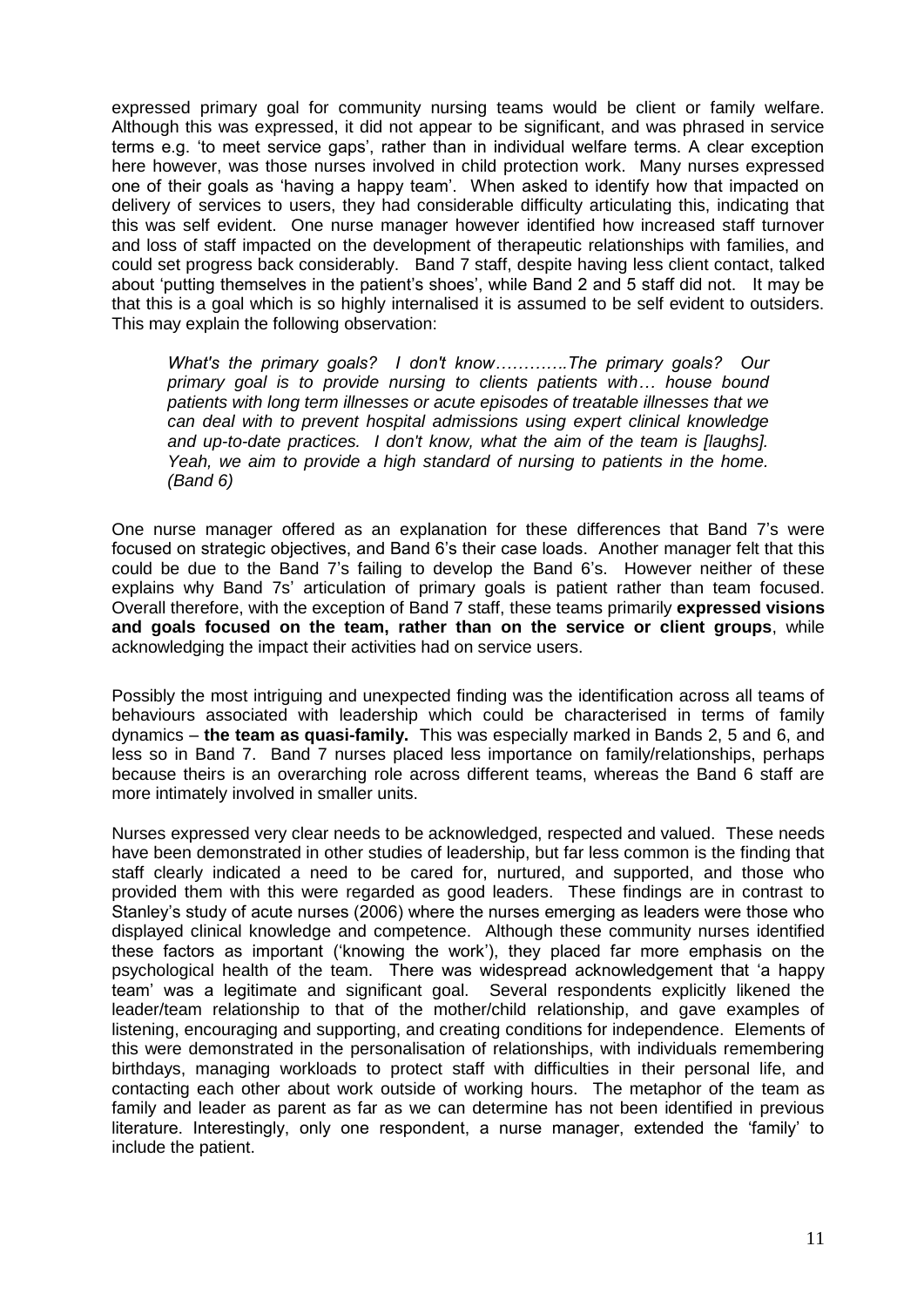# **Conclusion**

No clear fit with any existing theoretical framework was identified. Band 7 staff in particular however appeared to be working with a set of concepts associated with transformational leadership. There was little congruence with any other theoretical model. The striking thing about these findings is that they are not consistent with the (admittedly few) empirical studies which exist.

There is no reason to suppose that community nurses as individuals differ from nurses elsewhere, and yet their leadership perceptions and practices are different. Clearly the community nursing context differs from other nursing settings. This setting is characterised by the relative isolation and low visibility of the nurse working in the home or community, in contrast with acute care. In acute care, nurses relate directly to other team members at the bedside, where the patient is highly visible. In community nursing, nurses relate to each other at a distance from the patient, and this may account for the relatively low significance given to clinical competence, compared to Stanley's findings (Stanley 2006). It may also be possible that working alone in stressful situations requires very strong emotional and psychological support from colleagues – hence the 'quasi-family'. Another explanation might be related to the nature of their work: because they are primed to think in terms of family health they may therefore be predisposed to think of the team in this way.

Yet another explanation may be the national context, within which community nursing has been and will continue to be subject to extensive and rapid changes, causing stress and vulnerability which requires the maintenance of strong personal support mechanisms. It may be that nursing in the community requires models of leadership different from those elsewhere. One size may not fit all.

# **Limitations**

This was a small scale study and caution should be exercised in generalising from these findings. Data about practice and behaviour were acquired by self-reporting. No observational data were gathered, due to both the difficulty of operationalising the concept of 'leadership in practice' sufficiently and the limitations of resources. It is acknowledged that there may be aspects of leadership in community nursing which go unrecognised and unreported.

#### **Recommendations**

These findings suggest that staff practising at grade 7 bands are well prepared for and committed to their leadership role. Many of them are clearly thinking on a broad strategic level, and facilitating the translation of high level strategy into practice. Most of them have had specific leadership preparation, and were identified for this by virtue of already being acknowledged as expert practitioners, demonstrating initiative and managing relationships well.

This study identifies the need to continue to prepare community nurse practitioners through specific leadership education, and to support those at band 7 to retain their skills.

### **Recommendation 1: to continue to prepare staff in this way, and to support those at these grades to retain their skills.**

This is the first time to our knowledge that a 'family model' of leadership has been identified, and this requires further exploration.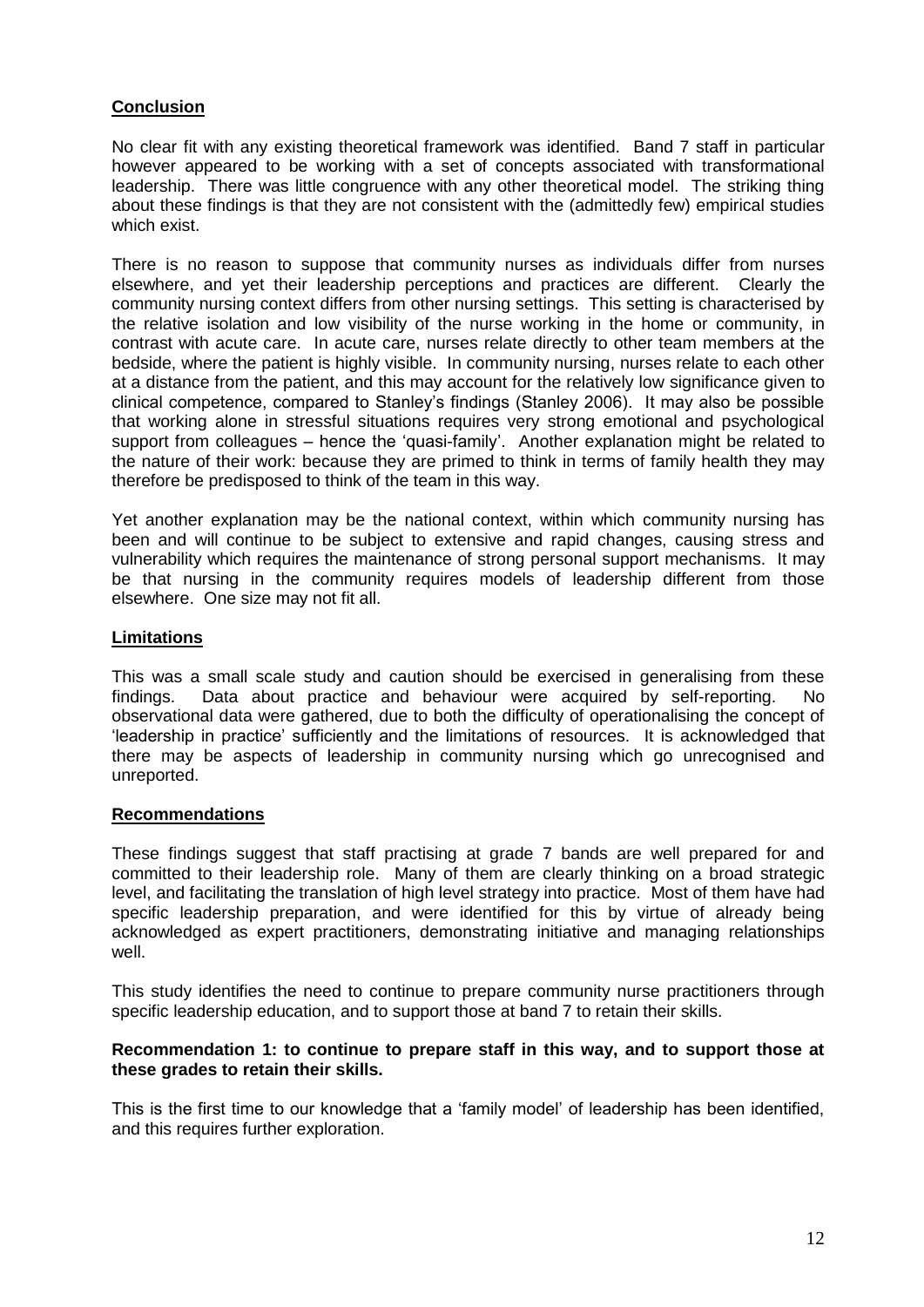## **Recommendation 2: to support research exploring and evaluating the 'family model' of leadership**

Further work needs to be undertaken to identify and remove organisational barriers to leadership

### **Recommendation 3: work to remove the organisational barriers to leadership.**

Community nursing teams reported some stress and experienced need for support, depending on the internal structure of the team.

**Recommendation 4: streamline and clarify organisational structures to improve communications and lessen stress**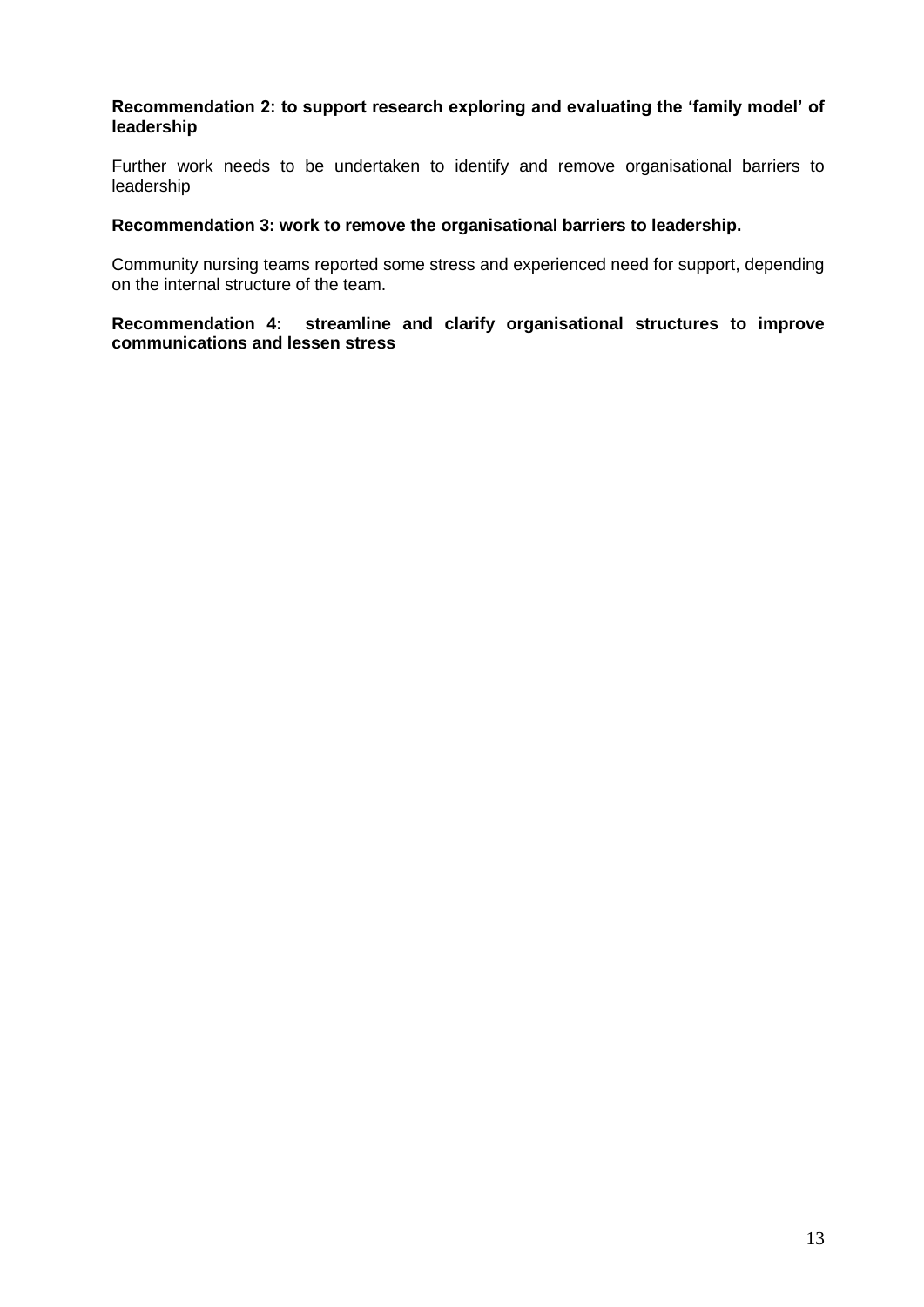# **References**

Antrobus S, Kitson A (1999) Nursing leadership: influencing and shaping health policy and nursing practice*. Journal of Advanced Nursing* 29 (3) 746 – 753

Boumans, N.P. & Landeweerd, J.A. (1993) Leadership in the Nursing Unit: Relationships with Nurses' Well-being. *Journal of Advanced Nursing* 18 pp.767-775.

Bowles A, Bowles N B (2000) A comparative study of transformational leadership in nursing development units and conventional clinical settings*. Journal of Nursing Management* 8 69 – 76

Cain M (2005) Essential qualities of an effective clinical leader. *Dimensions of Critical Care Nursing* 24 (1) 32-4

Cook M J, Leathard H L (2004) Learning for clinical leadership. *Journal of Nursing Management* 12 436 – 444

Kennedy C., Christie J., Harbison J., Maxton F., Rutherford I. & Moss D. (2008), Establishing the contribution of nursing in the community to the health of the people of Scotland: integrative literature review. *Journal of Advanced Nursing* 64(5), 416–439

Kennedy C, Elliott L, Rush R, Hogg R, Cameron S, Currie M, Hall S, Miller M, Plunkett, S Lauder W (2009) *Review of Community Nursing: baseline study*. Available at: <http://www.scotland.gov.uk/socialresearch>

McKenna H, Keeney S, Bradley M (2004) Nurse leadership within primary care: the perceptions of community nurse, GPs, policy makers and members of the public. *Journal of Nursing Management* 12 69 – 76

Morton J (1999) A model of leadership for community nurses. *Journal of Community Nursing* 13 (5) 8 - 11

Pollock L (2007*) Responses to "Visible, Accessible and Integrated Care – the Practitioners' Voice."* Edinburgh: QNIS.

Ritchie, J and Spencer, L (1994), 'Qualitative data analysis for applied policy research', in Bryman and Burgess, eds., *Analysing Qualitative Data,* London: Routledge, p173-194.

Royal College of Nursing (2009a*) A Sustainable Future: the RCN Vision for Community Nursing in Scotland*

[http://www.rcn.org.uk/\\_\\_data/assets/pdf\\_file/0006/238092/RCN\\_vision\\_for\\_Community\\_N](http://www.rcn.org.uk/__data/assets/pdf_file/0006/238092/RCN_vision_for_Community_Nursing_in_Scotland.pdf) ursing in Scotland.pdf

Royal College of Nursing (2009b) *A Sustainable Future: Voices on a Vision*  [http://www.rcn.org.uk/\\_\\_data/assets/pdf\\_file/0015/238101/A\\_Sustainable\\_Future\\_Voices\\_](http://www.rcn.org.uk/__data/assets/pdf_file/0015/238101/A_Sustainable_Future_Voices_on_a_Vision.pdf) [on\\_a\\_Vision.pdf](http://www.rcn.org.uk/__data/assets/pdf_file/0015/238101/A_Sustainable_Future_Voices_on_a_Vision.pdf)

Scottish Executive (2005a) *Building a health service fit for the future: a national framework for service change in the NHS in Scotland ("The Kerr Report")* Edinburgh**,** Scottish Executive <http://www.scotland.gov.uk/Resource/Doc/924/0012112.pdf>

Scottish Executive (2005b) *Delivering for Health* Edinburgh, Scottish Executive <http://www.scotland.gov.uk/Publications/2005/11/02102635/26356>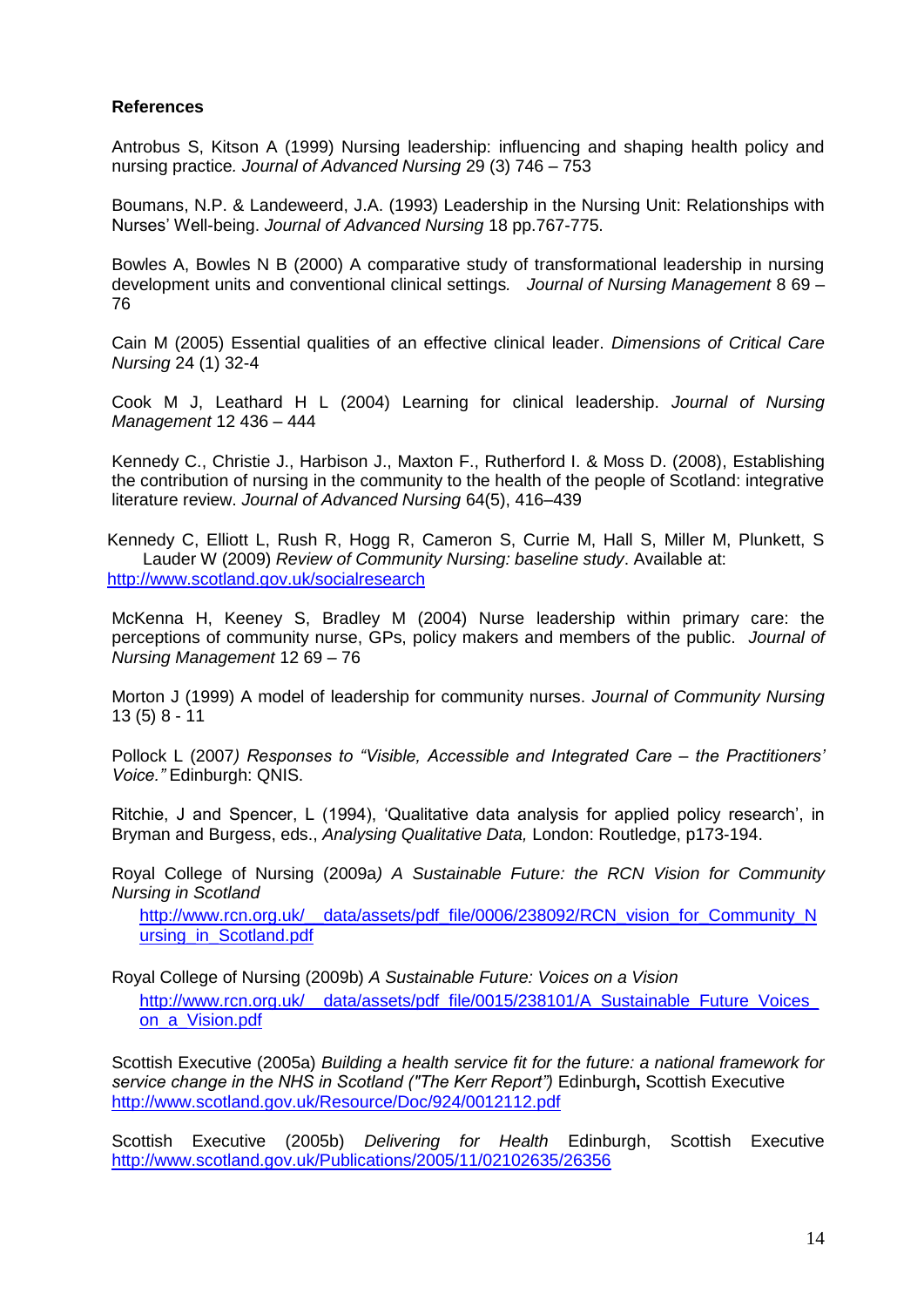Scottish Executive Health Department (SEHD) (2006) *Visible, accessible and integrated care. Report of the review of nursing in the community in Scotland*. Edinburgh: HMSO

Smith, M. A. (2004). Health visiting: the public health role. *Journal of Advanced Nursing*, 45 (1), pp.17-25.

Stanley D (2006) Recognising and defining clinical nurse leaders. *British Journal of Nursing* 15 (2) 108 - 111

Thurtle, V., Saunders, M. and Clarridge, A. (2006). Advancing practice by developing a primary care nursing programme. *British Journal of Community Nursing*, 11 (4), pp.167-173.

Tweddell L (2007) Health visiting faces fundamental change to cope with future need. *Nursing Times* 103 (26) 9

Wong CA, Cummings G G (2007) Relationship between nurse leadership and patient outcomes – a systematic review. *Journal of Nursing Management.* 15 (5) 508 – 521

### **ACKNOWLEDGEMENTS**

The team wish to thank the Queens Nursing Institute in Scotland for supporting this study both in terms of financing and in contributing to the steering group. We would also like to thank the steering group members for contributing their considerable combined experience to the direction of the study. And finally, we wish to record our gratitude to the 54 practitioners who willingly gave of their time and space to speak to us, and who addressed some difficult issues with honesty and good humour. This study would not have been possible without their cooperation.